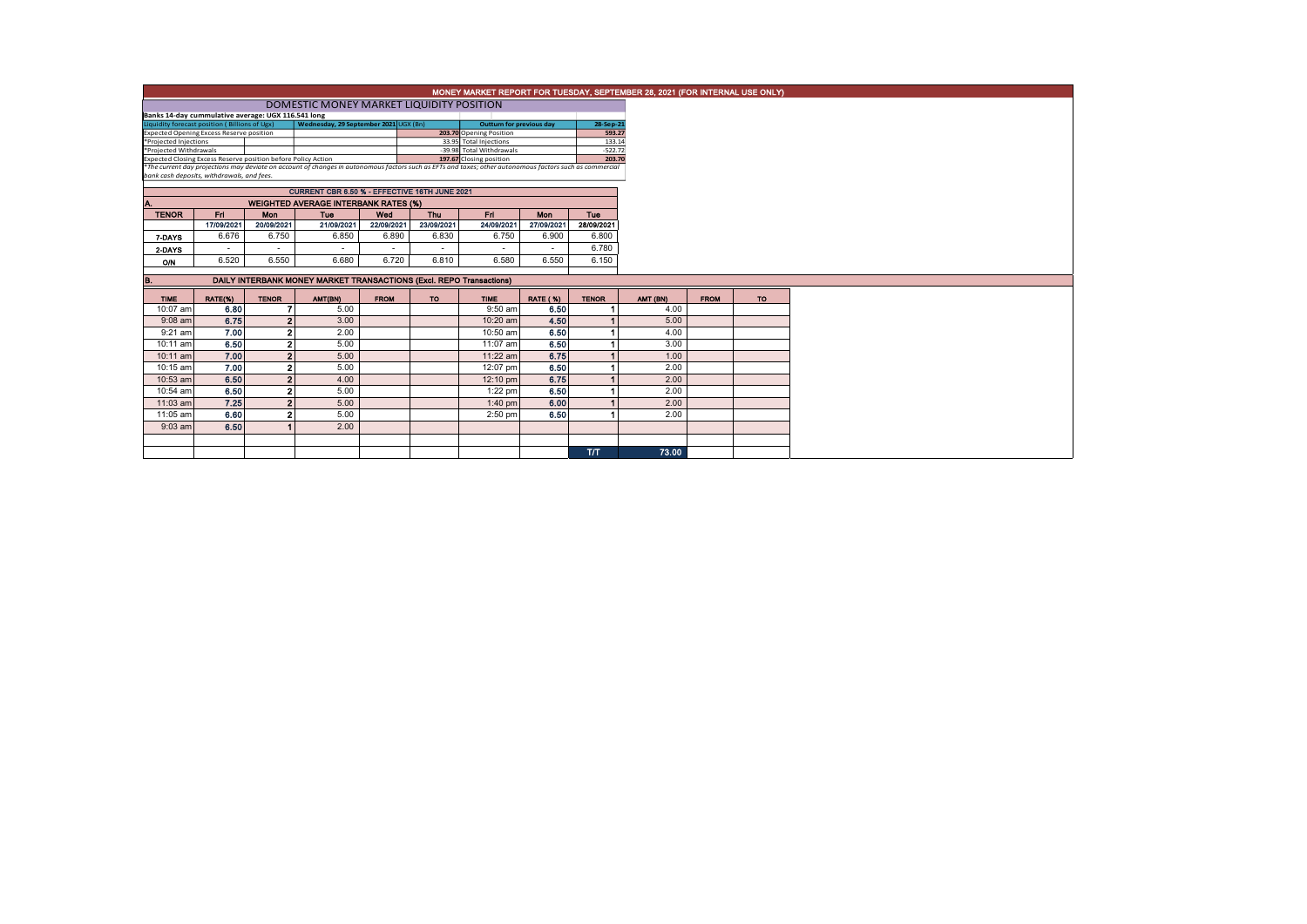| IC.              |                                           |                         |                                                                                                   |                               |                            | <b>CBR AND THE 7- DAY WAR INTERBANK RATES</b>                     |                         |                     |                                                |                          |                                                                                                                                                                                 |
|------------------|-------------------------------------------|-------------------------|---------------------------------------------------------------------------------------------------|-------------------------------|----------------------------|-------------------------------------------------------------------|-------------------------|---------------------|------------------------------------------------|--------------------------|---------------------------------------------------------------------------------------------------------------------------------------------------------------------------------|
|                  |                                           |                         |                                                                                                   |                               |                            |                                                                   |                         |                     |                                                |                          |                                                                                                                                                                                 |
| 9.500            |                                           |                         |                                                                                                   |                               |                            |                                                                   |                         |                     |                                                |                          |                                                                                                                                                                                 |
| 9.000            |                                           |                         |                                                                                                   |                               |                            |                                                                   |                         |                     |                                                |                          |                                                                                                                                                                                 |
| 8.500            |                                           |                         |                                                                                                   |                               |                            |                                                                   |                         |                     |                                                |                          |                                                                                                                                                                                 |
| 8.000            |                                           |                         |                                                                                                   |                               |                            |                                                                   |                         |                     |                                                |                          |                                                                                                                                                                                 |
| 7.500<br>7.000   |                                           |                         |                                                                                                   |                               |                            |                                                                   |                         |                     |                                                |                          |                                                                                                                                                                                 |
| 6.500            |                                           |                         |                                                                                                   |                               |                            |                                                                   |                         |                     |                                                |                          |                                                                                                                                                                                 |
| 6.000            |                                           |                         |                                                                                                   |                               |                            |                                                                   |                         |                     |                                                |                          |                                                                                                                                                                                 |
| 5.500            |                                           |                         |                                                                                                   |                               |                            |                                                                   |                         |                     |                                                |                          |                                                                                                                                                                                 |
| 5.000            |                                           |                         |                                                                                                   |                               |                            |                                                                   |                         |                     |                                                |                          |                                                                                                                                                                                 |
| 4.500            |                                           |                         |                                                                                                   |                               |                            |                                                                   |                         |                     |                                                |                          |                                                                                                                                                                                 |
| 4.000            |                                           |                         |                                                                                                   |                               |                            |                                                                   |                         |                     |                                                |                          |                                                                                                                                                                                 |
|                  |                                           |                         |                                                                                                   |                               |                            |                                                                   |                         |                     |                                                |                          | 07/09/2021 08/09/2021 09/09/2021 10/09/2021 13/09/2021 14/09/2021 15/09/2021 16/09/2021 17/09/2021 20/09/2021 21/09/2021 22/09/2021 23/09/2021 24/09/2021 27/09/2021 28/09/2021 |
|                  |                                           |                         |                                                                                                   |                               |                            |                                                                   |                         |                     |                                                |                          |                                                                                                                                                                                 |
|                  |                                           |                         |                                                                                                   |                               |                            |                                                                   |                         |                     |                                                |                          |                                                                                                                                                                                 |
|                  |                                           |                         |                                                                                                   |                               |                            | • Overnight WAR -7-day WAR - CBR rate - Upper bound - Lower bound |                         |                     |                                                |                          |                                                                                                                                                                                 |
| D.               |                                           |                         | MONETARY POLICY OPERATIONS MATURITIES PROFILE: (30-SEP- 2021 TO 28-OCT- 2021)                     |                               |                            |                                                                   |                         |                     |                                                |                          |                                                                                                                                                                                 |
| <b>DATE</b>      | <b>THUR</b>                               | <b>THUR</b>             | <b>THUR</b>                                                                                       | <b>THUR</b>                   | <b>THUR</b>                | <b>TOTAL</b>                                                      |                         |                     |                                                |                          |                                                                                                                                                                                 |
|                  | 30-Sep-21                                 | 07-Oct-21               | 14-Oct-21                                                                                         | 21-Oct-21                     | 28-Oct-21                  |                                                                   |                         |                     |                                                |                          |                                                                                                                                                                                 |
| <b>REPO</b>      | 1,005.85                                  | $\sim$                  | $\sim$                                                                                            | $\sim$                        | $\sim$                     | 1,005.85                                                          |                         |                     |                                                |                          |                                                                                                                                                                                 |
| <b>REV REPO</b>  | $\sim$                                    | $\sim$                  | $\sim$                                                                                            | $\sim$                        | $\sim$                     | $\sim$                                                            |                         |                     |                                                |                          |                                                                                                                                                                                 |
| <b>DEPO AUCT</b> | $\sim$                                    | 182.70                  | $\sim$                                                                                            | 121.00                        | $\sim$                     | 303.70                                                            |                         |                     |                                                |                          |                                                                                                                                                                                 |
| <b>TOTALS</b>    | 1.005.85                                  | 182.70                  | $\sim 10$                                                                                         | 121.00                        | $\sim$                     | 1,309.55                                                          |                         |                     |                                                |                          |                                                                                                                                                                                 |
|                  |                                           |                         | Total O/S Deposit Auction balances held by BOU up to 16 December 2021: UGX 1,314 BN               |                               |                            |                                                                   |                         |                     |                                                |                          |                                                                                                                                                                                 |
|                  |                                           |                         | Total O/S Repo, Reverse Repo & Deposit Auction balances held by BOU: UGX 2,320 BN                 |                               |                            |                                                                   |                         |                     |                                                |                          |                                                                                                                                                                                 |
|                  | (EI) STOCK OF TREASURY SECURITIES         |                         |                                                                                                   |                               | EII)                       | <b>MONETARY POLICY MARKET OPERATIONS</b>                          |                         |                     |                                                |                          |                                                                                                                                                                                 |
|                  | LAST TBIILS ISSUE DATE: 16-SEPTEMBER-2021 |                         |                                                                                                   |                               |                            |                                                                   |                         |                     | (VERTICAL REPOS, REV-REPOS & DEPOSIT AUCTIONS) |                          |                                                                                                                                                                                 |
|                  | On-the-run O/S T-BILL STOCKs (Bns-UGX)    |                         | 6,169.91<br>20,988.32                                                                             | 29/09/2021<br>29/09/2021 REPO | OMO                        | <b>ISSUE DATE</b><br>$01-Sep$ .                                   | <b>AMOUNT</b><br>244.50 | <b>WAR</b><br>6.500 | <b>RANGE</b>                                   | <b>TENOR</b>             |                                                                                                                                                                                 |
|                  | On-the-run O/S T-BONDSTOCKs(Bns-UGX)      |                         |                                                                                                   |                               | <b>REPO</b>                |                                                                   |                         |                     |                                                |                          |                                                                                                                                                                                 |
|                  | TOTAL TBILL & TBOND STOCK- UGX            |                         | 27,158.23                                                                                         |                               | <b>REPO</b>                | $02-Sep$ -<br>06-Sep                                              | 1,539.00<br>252.00      | 6.500<br>6.500      |                                                |                          |                                                                                                                                                                                 |
| O/S-Outstanding  |                                           |                         | <b>CHANGE IN</b>                                                                                  |                               | <b>REPO</b>                | 08-Sep                                                            | 164.50                  | 6.500               |                                                |                          |                                                                                                                                                                                 |
| <b>MATURITY</b>  | <b>TOTAL STOCK YTM (%)</b><br>(BN UGX)    | AT CUT OFF <sup>®</sup> | YTM (+/-)                                                                                         |                               | <b>REPO</b>                | 09-Sep                                                            | 1,094.00                | 6.500               |                                                |                          |                                                                                                                                                                                 |
| 91               | 106.72                                    | 6.820                   | $-0.079$                                                                                          |                               | <b>DAUT</b>                | 09-Sep                                                            | 64.65                   | 6.998               |                                                | 28                       |                                                                                                                                                                                 |
| 182              | 418.83                                    | 8.000                   | $-0.751$                                                                                          |                               | <b>DAUT</b>                | 09-Sep                                                            | 450.16                  | 7.003               |                                                | 56                       |                                                                                                                                                                                 |
| 364              | 5,644.36                                  | 9.449                   | $-0.251$                                                                                          |                               | <b>DAUT</b>                | 09-Sep                                                            | 42.28                   | 7.357               |                                                | 84                       |                                                                                                                                                                                 |
| 2YR              | 200.00                                    | 10.000                  | $-1.500$                                                                                          |                               | <b>DAUT</b>                | 13-Sep                                                            | 386.00                  | 6.500               |                                                | 3                        |                                                                                                                                                                                 |
| 3YR              | $\sim$                                    | 11.390                  | $-1.410$                                                                                          |                               | <b>REPO</b>                | 16-Sep                                                            | 992.00                  | 6.500               |                                                |                          |                                                                                                                                                                                 |
| 5YR              | 1,489.27                                  | 13.409                  | $-1.691$                                                                                          |                               | <b>DAUT</b>                | 23-Sep                                                            | 30.83                   | 6.985               |                                                | 28                       |                                                                                                                                                                                 |
| <b>10YR</b>      | 9,789.09                                  | 13.500                  | $-0.239$                                                                                          |                               | <b>DAUT</b>                | 23-Sep                                                            | 372.00                  | 7.003               |                                                | 56                       |                                                                                                                                                                                 |
| <b>15YR</b>      | 8.222.91                                  | 14.090                  | $-0.310$                                                                                          |                               | <b>DAUT</b>                | 23-Sep                                                            | 19.67                   | 7.348               |                                                | 84                       |                                                                                                                                                                                 |
|                  |                                           |                         |                                                                                                   |                               |                            |                                                                   |                         |                     |                                                |                          |                                                                                                                                                                                 |
|                  |                                           |                         |                                                                                                   |                               |                            |                                                                   |                         |                     |                                                |                          |                                                                                                                                                                                 |
| <b>20YR</b>      | 1.287.05                                  | 15.950                  | $-1.040$<br>Cut OFF is the lowest price/ highest yield that satisfies the auction awarded amount. |                               | <b>REPO</b><br><b>REPO</b> | 23-Sep<br>$28-Sep$ .                                              | 549.00<br>456.00        | 6.500<br>6.500      |                                                | $\overline{\phantom{0}}$ |                                                                                                                                                                                 |